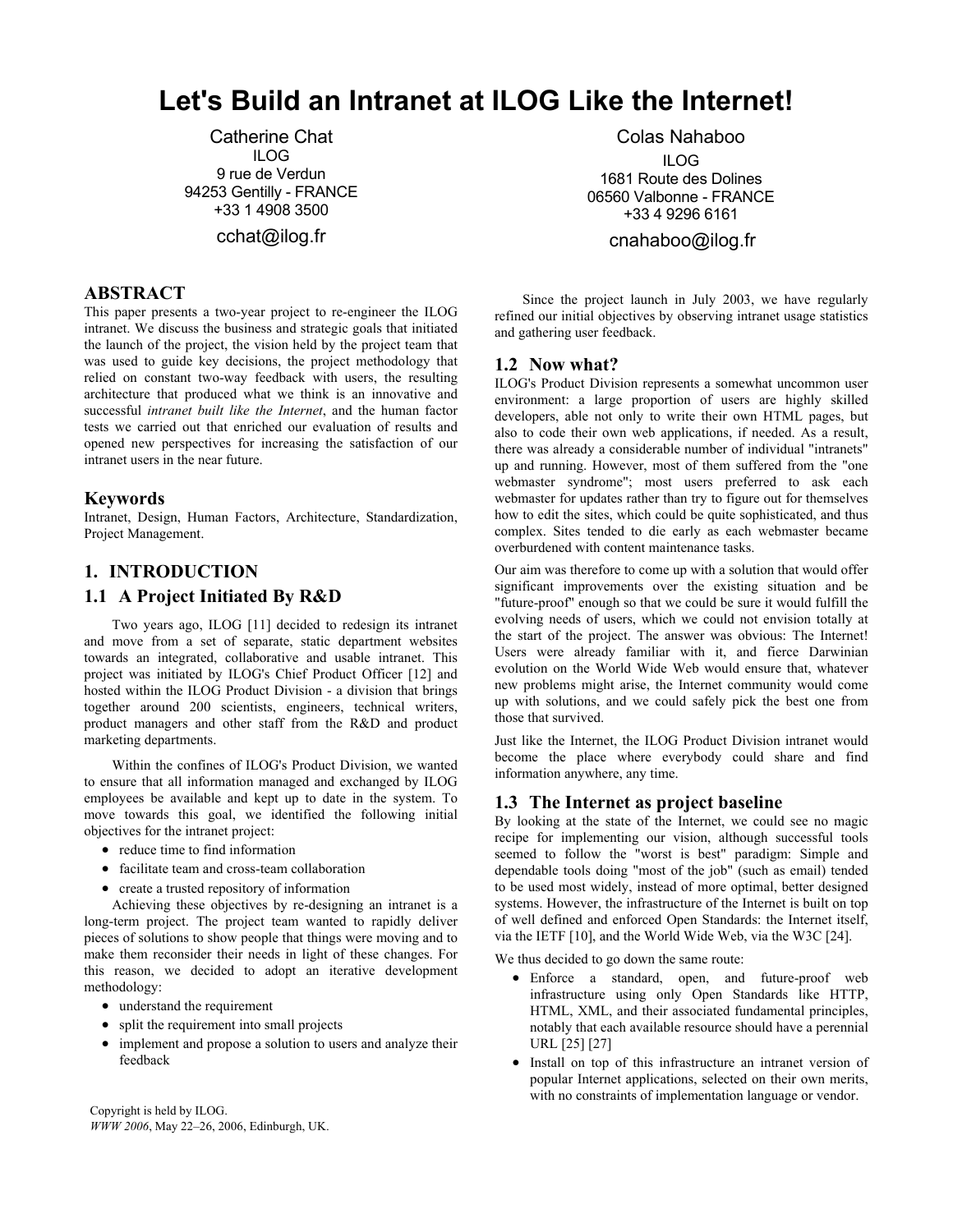• Adapt the user interface of these applications to provide users a more unified experience

Our aim was to be able to introduce new applications and remove obsolete ones if needed, following the trends happening on the Internet. We did not want to become tied into any one application, and wanted to ensure that no application would impose storing data in a proprietary format, for example.

This way of managing an intranet is far from revolutionary. It was already described as far back as 1997 by Nielsen [19] who referred to it as "Managed diversity". We found reports describing how this approach had been adapted to academic intranets but very few examples of its application in a corporate environment on any significant scale.

# **2. DIVE IN REQUIREMENTS**

The first 3 months of the project were dedicated to gathering enough status information for us to be able to understand users' needs and to analyze them to formalize an initial set of requirements. To perform this task, we set up a "task force" of 12 people representing all departments. We wanted to:

- **understand the main problem** Why this project? Why now? - by interviewing the stakeholders to understand their objectives and formalize them into strategic requirements.
- understand the current state What's the intranet status? How do people currently use it? - by performing an intranet audit to understand the reality of how the existing intranet is used.
- **understand people** What do they think about it? What do they need? - by organizing a survey sent to 200 people to understand what users think and feel about the intranet and by interviewing selected people to refine interesting answers to the survey.

# **2.1 Strategic requirements**

Based on interviews of main stakeholders, the following strategic requirements were identified:

#### **Improve information sharing within ILOG:**

- Present a unified image: unique homepage which presents all teams, all projects and all work themes
- Provide a repository of information where people naturally publish and search information
- Define clearly the communication media: contact mailinglists, activity information which must be present and up-todate

#### **Enable collaboration to publish professional level documents:**

- Provide a way to work cooperatively on the document content
- Provide document with a good level of presentation
- Take into account people's habits

#### **Provide an infrastructure to install and deploy new tools:**

• needs are always changing, new needs appear, provide an extensible functional platform

#### **Create new collaborative work opportunities:**

• Provide a way to work within your team or working group online

# **2.2 Intranet Web Sites Audit**

*Understand the current state, how people use and maintain it*

An audit of the different intranet sites was performed during the summer of 2003. The aim of the audit was to:

- identify the different intranet bricks that should be investigated in more detail
- evaluate the coherence of their navigation
- determine how they are maintained, administrated, edited... with statistics or interviews
- define which technologies were involved in each brick
- evaluate the size of each brick
- validate their conformance with Web standards

The conclusion of the audit (see "Website audit summary" in Table 1) was that the intranet was mainly made up of separate, static websites (one per department) with poor navigation, a constantly declining number of hits, little or no maintenance, and a general lack of conformity with Web standards. Most sites were not taking advantage of the latest web technologies; the majority of sites were using static HTML 3.2 and frames!

A wiki site had also recently and confidentially been set up on the intranet. It immediately attracted a large number of people who were disappointed with the static sites. People suddenly found they had a way to easily publish and cooperate on the intranet and so they just did it, without any official support or organization. This initial advantage soon generated problems of its own, increasing the navigation mess, duplicating data and making it difficult for users to find information.

In short, the intranet was in pretty bad shape.

#### **Table 1. Website audit synthesis**

| site                 | nav.   | maint.   | tech.                            | size | html | <b>CSS</b> | wai |
|----------------------|--------|----------|----------------------------------|------|------|------------|-----|
| RD site1             | poor   | none     | static html 3.2, frames          | 3000 | no   | n/a        | no  |
| RD site2             | medium | none     | static html 3.2, 4.01 trans, css | 2300 | no   | yes        | no  |
| RD site3             | poor   | none     | static html 3.2, 4.01 trans, css | 1500 | no   | no         | no  |
| RD site4             | poor   | low      | static html 3.2, 4.01 trans      | 800  | no   | n/a        | no  |
| RD site5             | poor   | none     | static html 3.2                  | 2200 | no   | n/a        | no  |
| RD site <sub>6</sub> | poor   | low      | static html 3.2                  | 2600 | no   | n/a        | no  |
| RD site7             | medium | none     | static html 3.2, css             | 650  | no   | no         | no  |
| PM site1             | poor   | none     | static html 3.2, css             | 500  | no   | no         | no  |
| PM site2             | poor   | none     | static html 3.2, frames, is, cgi | 850  | no   | n/a        | no  |
| PM site3             | medium | none     | static html 4.01 trans, css      | 200  | no   | no         | no  |
| PM site4             | medium | low      | static html 3.2, frames, css     | 150  | no   | no         | no  |
| wiki site1           | good   | frequent | dynamic html 3.2, css            | 500  | no   | no         | yes |
| wiki site2           | good   | frequent | dynamic html 3.2, css            | 350  | no   | no         | yes |

- nav., poor: navigation is partially broken and many links are broken - medium: good internal navigation, no navigation to other intranet sites and few links are broken good: good internal navigation, some links to the other intranet sites and very few links are broken
- maint., none: site not updated for more than a year, low: few pages updated in the last year, frequent: all pages updated in the last year
- tech., static or dynamic HTML, CSS, frames...
- size, number of web documents in the site
- html/css/wai, conformance with W3C standards: HTML, CSS, WAI were tested

Note: site names have been removed for confidentiality reasons.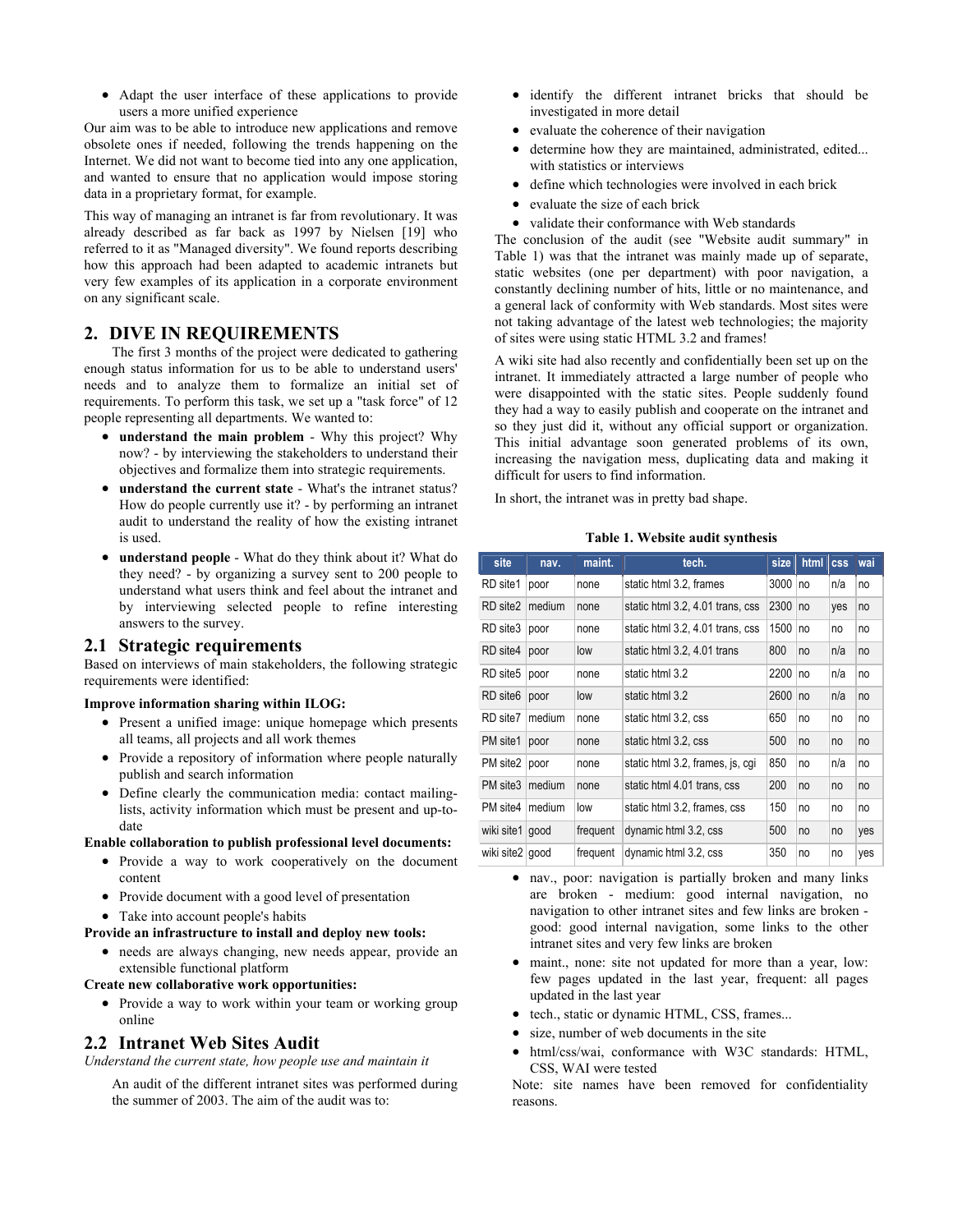# **2.3 Intranet Survey**

#### *Understand how people use and feel about it*

The questionnaire covered four main themes: searching, reading, writing and collaborating on the intranet. It was sent to 210 people in the ILOG Product Division and 52% responded. Some interesting outcomes of the survey were as follows:

Searching: 1/3 of people spend more than 30 minutes per day on this activity: So searching information is a major issue. If we tried to evaluate the amount of money Product Division loses in searching for information, we get:  $30$ min =  $1/14$ (30min/day/person) \* 70 (1/3\*210 people in Product Division) \* 100K\$ (cost/person) = 1/14\*70\*100 = 500 K\$/year. Two complementary for lowering this cost might be to (1) provide a global intranet search engine with an efficient relevance rating (2) provide a way to directly access frequently used information without searching.

Reading & Writing: 97% of people read email often, 100% publish information using email. 70% of people read wiki often, 98% publish information using wiki. "Only" 62% of people said they were satisfied writing with wiki: So wiki is a success! After email, it's the most widely read media. Nearly everybody has published information on Wiki. However, writing with wiki does not satisfy everyone. So we have to improve its editing functionalities.

Collaborating: 90% cooperate in 2 or more working groups - 98% within Department, 81% cross Department, 47% outside ILOG: So the amount of working groups is potentially huge and they extend even outside of ILOG. We must offer simple tools and multiple ways to facilitate collaboration.

#### **2.4 Requirement interviews**

We gathered 12 people representing the various ILOG profiles in a Requirements Task Force. During a two-month period, they were charged with interviewing their colleagues and gathering their needs in term of the intranet. These needs where compiled and then prioritized by the task force. At the end of the two months, we ended up with a set of requirements, summarized in the following list:

- Search Provide a search engine "à la Google" that covers all the ILOG worldwide intranet data
- Intranet Structure Classify information and define a hierarchy at the ILOG level to make the structure clear, make it easier to find information, trace where information appears, make internal communication processes clear, and avoid redundancy
- Document management Improve document management so that new documents can be created with minimal coding, define document workflow, identify ownership and responsibilities, implement versioning and archiving capabilities...
- Mailing lists Provide a Web tool to enable direct creation, deletion and administration of mailing lists without intervention from system administrators, including automatic archiving, access filtering, digests, moderation... Provide Web accessible archives in HTML for all these mailing lists.
- People Directory Provide a Web-accessible, unique and up-to-date list of ILOG people with all information: phone, photo, office location, profile, roles... It should be accessible at every organization level. It should offer

organizational chart views. It should be searchable. It should automatically update tools and resource access.

- Communication Clarify the communication media by clearly identifying the places and ways to communicate with various groups.
- Homogeneity Homogenize the look and feel, provide templates and guidelines.
- Login A single password for all tools through the intranet.
- Wiki Editing Improve editing features in wiki.
- Webmastering Provide a webmastering team to ensure the usability and interoperability of the intranet.
- Flexibility Build a highly available, flexible and robust infrastructure to make sure each service can be rapidly duplicated in case of emergency, to make sure data is accessible from various systems and protected from corruption, to make sure organizational changes are low cost...

## **3. INTERNET VISION IN ACTION**

For the first version, we wanted to:

- **cover the needs**, by providing solutions for all the "ecological niches" that exist on the Internet:
	- o**searching**, as defined in the mind of our users by Google. We chose Aspseek [1], a Google-like engine, keeping in mind that we could at any time replace it by another, such as Google, Nutch, ...
	- o**reading & writing** web pages. Many solutions were possible (traditional Web sites, CMSes, Blogs, Forums, ...) we decided to use a Wiki (via the TWiki engine [23]) which seemed the most flexible system.
	- o**publishing** documents: we used the "attachment" features of TWiki
	- o**contacting**: email was the medium of choice, with the addition of web archiving of all mailing lists (enabling each mail to have its own URL).
	- o**discussing**, via Instant Messaging, we chose IRC [21] with, again, web archiving of discussions (enabling each phrase to have its own URL).
- **start simple**, by first providing simple working solutions, and afterwards, based on actual usage, change individual solutions based on user feedback. We went for instance from a simple wiki bug tracking solution to a commercial dedicated product, Jira, and from simple email web archiving based on Mhonarc to the full-featured SYMPA system [22], etc...
- **tune usability**, by both seeking user feedback, and "practicing what we preach". We built our own intranet solutions based on the same tools available to other users. We developed a common look  $\&$  feel for the individual applications, and used a common authentication scheme to help users overcome the usability problems inherent with using many different applications
- **develop a community**, by always choosing solutions that entice users to contribute content: following the philosophy of wiki, we discouraged people from using any kind of access control, relying on the simple protection offered by our company firewalls. Instead, we tried to ensure that all operations were undoable to remove the fear of breaking things while updating contents, and we tried to go for a post-change monitoring of edits, rather than a pre-change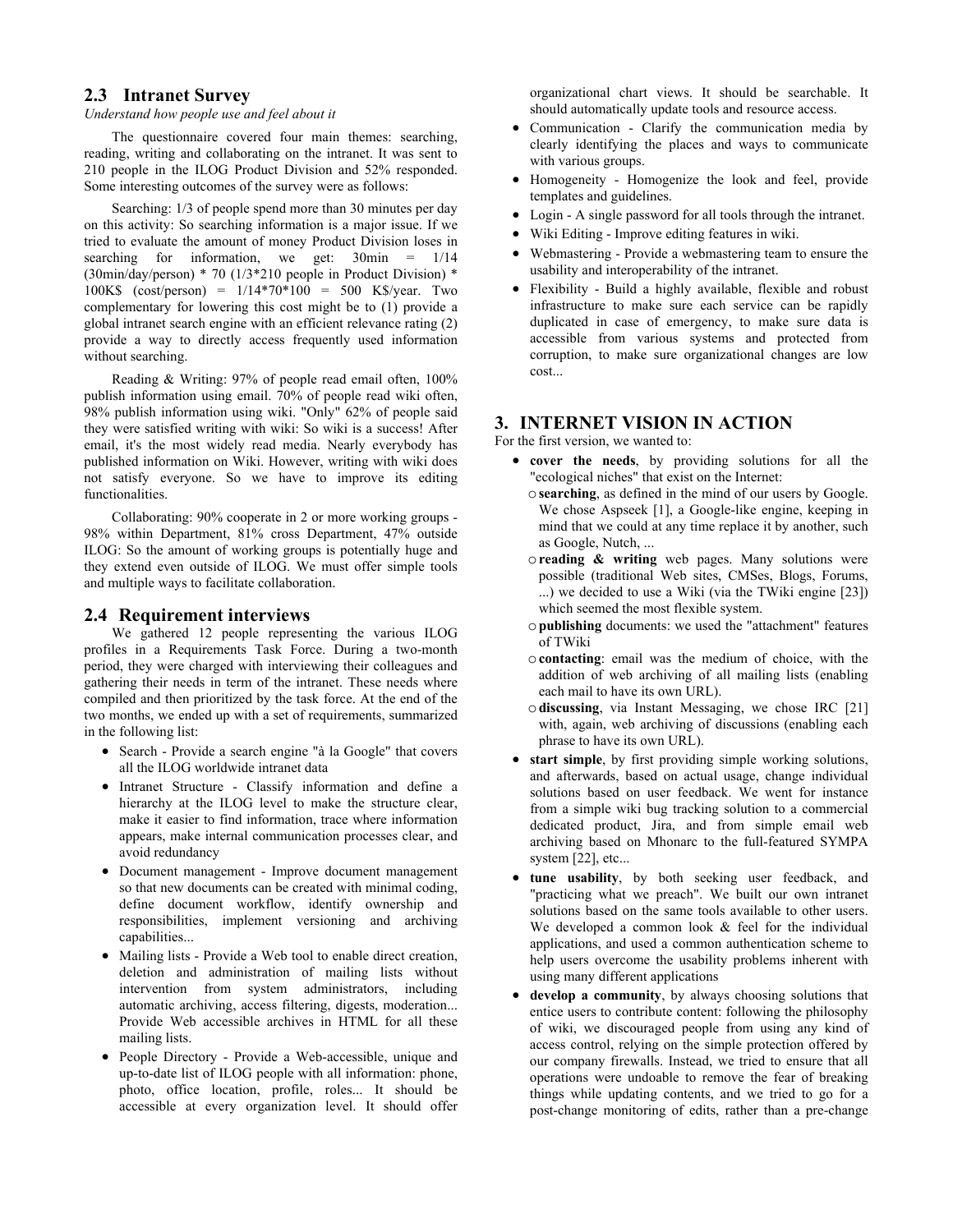authorization scheme. We tried to avoid workflows and roles. Our philosophy was to grant full access by default

### **3.1 Overall Architecture**

Following the vision that we should *build our intranet like the Internet* we set up an eco-system where we would be able to continuously introduce new tools that we would select out of the big "gene pool" of the Internet, using a Darwinian-style selection process to determine which ones were actually used. In the following schema, the tools are called "bricks" that we lay upon the mortar of the "data layer" of Internet standards: The IETF and W3C standards such as HTTP, HTML, CSS, XML, SMTP, RSS, IRC, and all the other open protocols that made possible the Internet as we know it today. The fact that these bricks are tightly coupled, reflecting the situation on the Internet (where each brick comes from a different vendor, interoperating only by the data layer), will ensure the resilience of the system, as we will be able to change bricks with better ones as they appear, with as little negative impact on the rest of the system as possible.

However, unlike the Internet, we tried to provide users with a smoother, more consistent experience by adapting the look & feel (what we call the "Layout" in the rest of this paper) of each brick to present the user with a similar user interface across all the bricks. Ironically, this was possible because most of the bricks provided the possibility to adapt their layout (via skins, templates, or different front-ends) - since most Internet sites want to be able to change their appearance to differentiate themselves from other sites. We thus used the same means to pursue the opposite goal.



**Figure 1. General architecture of the ILOG intranet** 

These bricks where chosen, bought or built by looking for the following qualities:

- technical considerations: open standards compliance, clear separation of the interface from the logic of the application, customizability of the interface (using a templating system, for example), non-proprietary data format, ability to access data from outside the application, access to the source code to ensure flexibility to support variations of user requirements, and predictable reliability in that the system was simple and understandable enough so we could be confident to be able to repair it if ever disaster were to strike (disk full, network outage, host migration, ...).
- ecological considerations: we wanted to have bricks to cover all possible user needs, but avoid overlapping functionalities: for instance we did not provide a "forum" brick, as we felt that the "ecological niche" of forums was fulfilled by web-archived mailing lists and wikis. And we didn't install a blog brick, as the blog "ecological niche" was already fulfilled by the wiki and RSS bricks.
- budget considerations: we are a small team, and administration and maintenance costs of manpower were to

be kept as low as possible. Basically, we tended to prefer systems with the highest reliability, so that they could be used even in the hands of non-expert maintainers.

One important point we found that is often overlooked was the importance for two users to be able to see use the same URL to access the same resource [27]. If this fundamental principal is not respected, the internet metaphor ceases to be relevant: Users should be able to bookmarks places, send each other URLs via email, instant messaging, wiki pages, and the URLs returned by the search engine should direct the user to what was actually indexed by the engine. This was the most important feature we had to check for in a potential new brick.

### **3.2 User interface layer**

We decided to adopt a common look  $&$  feel. Each page would have a common banner composed of horizontal layers, ranging from most generic at the top to the most specific at the bottom.

- The top pulldown menus are the same for all sites
- The "zone" layer depends on the zone you are in, R&D or Corporate, with a different color code. The global search box is here as we have one search engine per zone (see label 1 in Figure 2a & 2b)
- The "brick" layer names which brick we are in, points to similar bricks in other zones, has "brick-global" links, and a link to the online help for the tool (see label 2 in Figure 2a & 2b)
- Additional layers then provide more specific controls for the brick, if required (see label 4 in Figure 2a  $& 2b$ )
- The left column contains important shortcuts for the brick (see label 3 in Figure 2a & 2b)
- A "signature" footer provides a way to contact the maintainers of the page or brick (see label 5 in Figure 2a & 2b)



**Figure 2a: Interface layers applied to the "wiki" brick**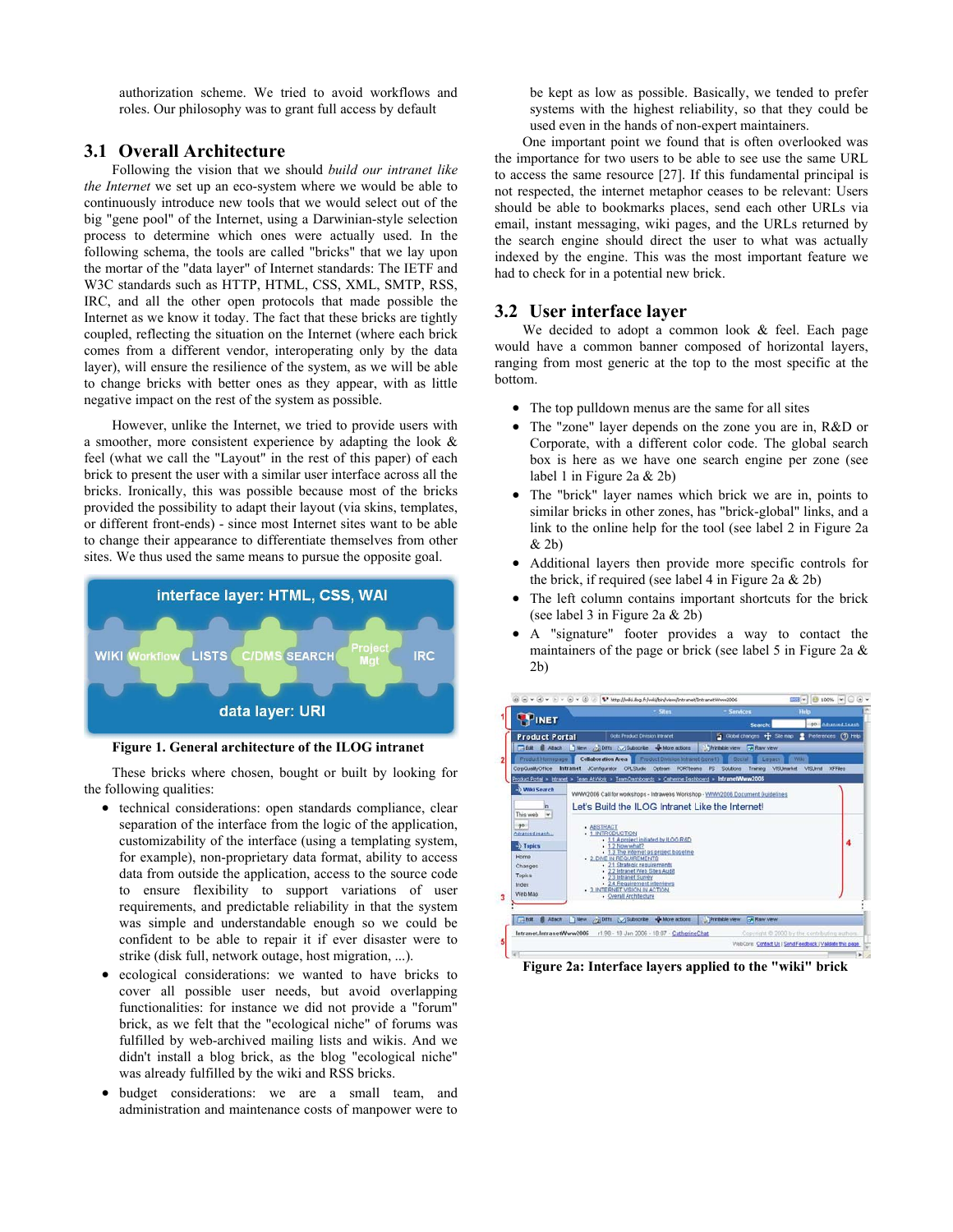

**Figure 2b: Interface layers applied to the "sympa" brick** 

During the layout conception phase, efforts were made to integrate usability recommendations taken from Jakob Nielsen Group reports on Intranet usability [17], [18]. A set of usability tests (see Section 4.2) were performed on the first prototypes to validate these choices.

We implemented the layout as a set of "meta-templates" in the Cheetah python template engine [3]. These meta-templates are compiled via Cheetah into the different templates and skins used by our various bricks (none of which use the same template engine), in as many versions as we have zones. They are deployed onto all our servers (see Figure 3), at the same place in the filesystems and URL space, so that bricks can refer to them in a standardized way. We took special care to enable rebuilding of the layout without stopping the tools. We also adopted a staged deployment system similar to the one used by the Debian Linux distribution [5]: we deploy each version of a layout in its own directory, allowing all the different versions of the layout to always be accessible (we do not replace version 1.7 by version 1.8: we add a 1.8 version besides the 1.7 one). We label our versions "unstable" (used only for test sites) for the current "bleeding-edge" version, "testing" for the version "stable enough" to be used by sites with maintainers aware of the layout development state (basically the sites we directly maintain), and "stable" for the version that we only upgrade after a sufficient warning period, for maintainers not closely following the layout development. This system allows us to introduce new bricks that require changes to the layout system, with as little risk as possible for the other bricks.



**Figure 3: Layout build and deployment schema** 

### **3.3 Data Layer**

To gain independence from specific applications, we try to access data stored in "black boxes" only through standard protocols, with proper, well defined URLs. For instance, we use a separate DNS name for each service (http://people.ilog.fr for the people directory, http://search.ilog.fr for the search engine, even if these services are actually on the same server) and a documented URL scheme to be able to migrate these services to new technologies somewhat transparently for the user in the future, with HTTP redirections. When defining DNS names, we also try to use the name of the feature, not the tool itself (http://search.ilog.fr but not http://aspseek.ilog.fr).

Wherever possible, data was to be stored in a documented way and in a format that would be easy to reuse, such as XML. At the very least, each application should be able to export in common formats, and we strongly discouraged directly using an application's internal storage. For instance, we tried to make the search engine query a wiki page via an HTTP request rather than directly accessing the wiki page as stored on disk as a text file..

#### **3.4 Intranet Functional Bricks**

The current bricks we have installed on our intranet are:

- A search engine, indexing sites only via their public web interface. We thus do not index sites that require authentication or that are not web-standard: we do not directly index the data in a database for instance, only the user web views of them. To provide a better ranking of the pages we decided to have 2 search engines, one in each intranet zone, rather than having a partial view of a common index space, otherwise we were afraid that the ranking of pages would be too dependent on non-accessible pages, and thus be of no significance for the target audience. In order to provide a single place for users to search, we added the following features to the simple, "google-like" aspseek [1] interface:
	- ometa-searching: the search engine would also query specialized search engines in addition to its own indexes, and display the results in the form of "sponsored links". It searched the people directory for employee names, and a special "important links" wiki page where anybody could place "advertisements" for what result should be important to present to the user if some keyword was found in the search string. For instance, if someone searched for "bugs", we wanted to provide a link to the official bug-tracking systems used in the company. This was started as an effort to overcome the mediocre page ranking system provided by the search engine (maybe due to the nature of the link graph on an intranet), but it can be seen as a primitive folksonomy system [28].
	- otabbed results: users can filter search results using simple tabs, based on criteria that one is most likely to remember about a document: was it a PDF, Word, Excel file, was it a mail, a wiki page, was it modified in the last week or month?
	- onon-web pages: we enhanced the indexing of Office documents, and made it able to recursively index files in ZIP archives, and browse the archived files in the browser
- A wiki, we chose TWiki [23] as it was supported by an important community of users, and specifically targeted towards intranets. This system is really powerful, enables end users to design simple web applications, and is extremely fault tolerant. It relies on simple text files and the RCS version control system rather than a database. The features we found most useful are the locking of pages during editing to avoid overwriting of concurrent editions,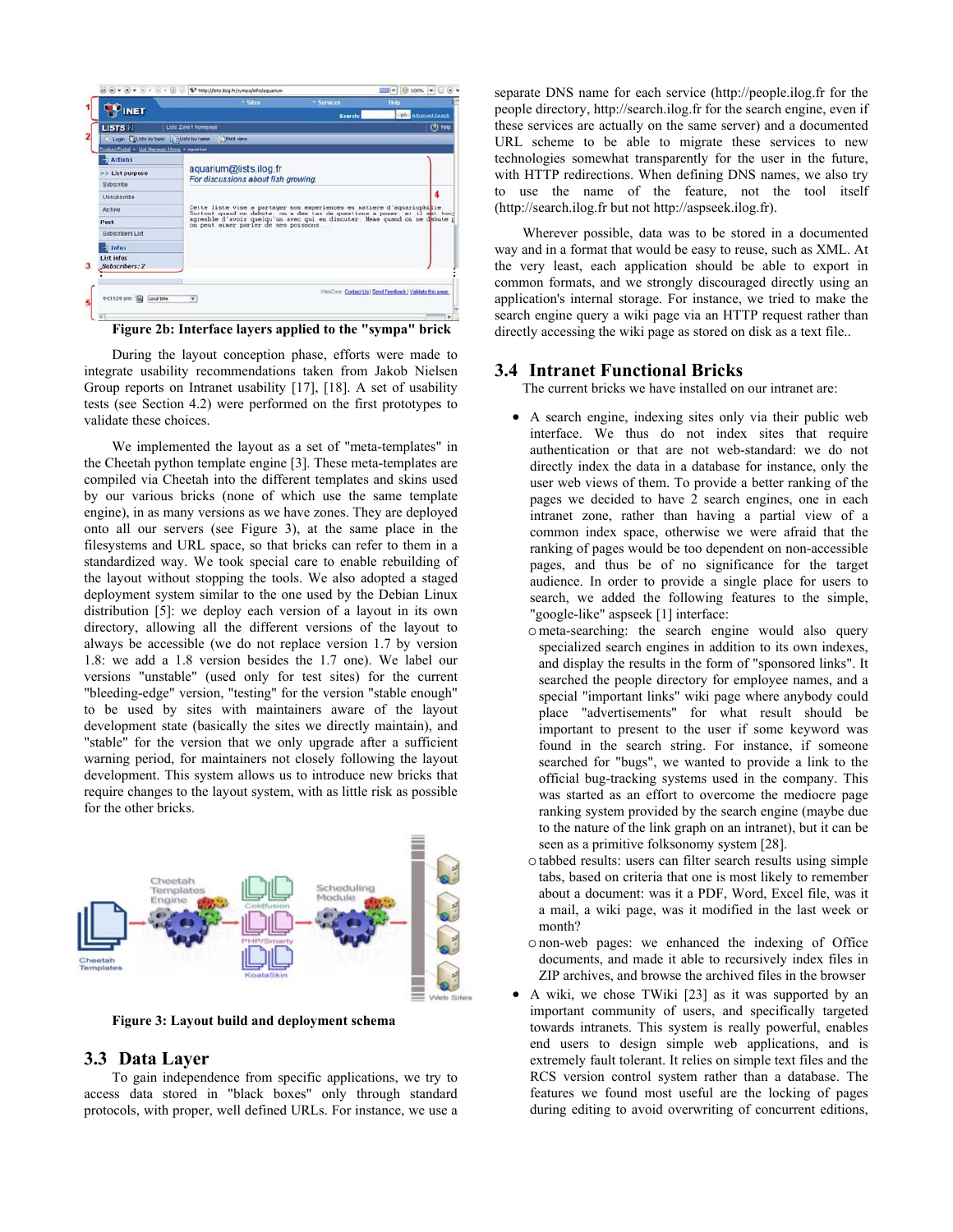email notification of changes, a simple extension mechanism through the use of plug-ins, an extensive templating system, mandatory authentication for editing, flexible and fine-grained access control (even if we discouraged its use), full version archiving of pages and attached documents, a simple markup syntax complemented by the possibility of using HTML, and a relatively powerful metadata system.

- A web-archived mailing list manager, allowing end users to create, manage, moderate and delete mailing lists by themselves. We now use the SYMPA mailing list manager [22] which gives more power to users and has better custom layout options than the brick we used previously, Mailman [14].
- A web-archived instant messaging system [15], with IRC servers and daemons to log discussions to web archives, ensuring that each line of conversation has its own URL. We also provided a simple web client for use by users who had not installed a standalone IRC client.
- A people directory, offering a nice front-end display to graphically browse the employee directory from the multiple sources of information inside the company
- A bug tracking system. We use now Atalassian JIRA [13], which is progressively replacing an older custom-built internal system.
- An HTML validator [26], to provide one-click validation of all intranet pages via a link in the page footer.
- A project management system, Gforge [8]
- A web image repository, Gallery [7]
- A web interface to the version control system. We now use Fisheye [3], after initially using Viewcvs [6]
- Web statistics, via Awstats [2], providing monitoring of our web bricks
- Web access to disk backups, via custom scripts
- Web access to shared disk space, via a simple apache view of a common NAS, but that will surely be replaced by a more elaborate solution, most likely a simple document management system based on Webdav

# **4. DELIVERING AND EVALUATING RESULTS**

It is a never ending job to enhance an intranet. User needs are constantly evolving, "Internet culture" spreads deeper into everyday life and technology continues to develop. We have nevertheless made a significant step forward from where we were in 2003 (see Section 2.1) and from the tools that we first began to deliver in 2004 and that we have continued to enrich since then.

# **4.1 The Product Intranet**

Defining a clear positioning for the intranet makes things easy for communication and training purposes and gives users a clear mental representation of the intranet environment. The new intranet is the Product Intranet, defined as the starting point giving access to all ILOG Product Division online resources and featuring two main areas: The Product Homepage, giving access to all official information on ILOG Products (see Figure 4) and the Collaboration Area enabling users to collaborate with and within ILOG Product Division teams.



**Figure 4: ILOG Product Portal**   $\textcircled{\scriptsize{0}} \ \textcircled{\scriptsize{v}} \ \textcircled{\scriptsize{v}} \ \textcircled{\scriptsize{v}} \ \textcircled{\scriptsize{v}} \ \textcircled{\scriptsize{v}} \ \textcircled{\scriptsize{v}} \ \textcircled{\scriptsize{v}} \ \textcircled{\scriptsize{v}} \ \textcircled{\scriptsize{v}} \ \textcircled{\scriptsize{v}} \ \textcircled{\scriptsize{v}} \ \textcircled{\scriptsize{v}} \ \textcircled{\scriptsize{v}} \ \textcircled{\scriptsize{v}} \ \textcircled{\scriptsize{v}} \ \textcircled{\scriptsize{v}} \ \textcircled{\scriptsize{v}} \ \textcircled{\scriptsize{v}} \ \textcircled{\scriptsize{v}} \$  $\frac{1}{\sqrt{2}}$ **PINET Los Product Portal** т  $\overline{\omega}$ Product Homepage People Directory 德  $550$ Find employee(s) **RSM Training** Product Division Ora Chart (E) (a) (a) v **Entry Points PEINET**  $\overline{\phantom{0}}$   $\overline{\phantom{0}}$ Product Division M: IRC R ILOG Pr  $1000000$ Exec Zone: IRC Channels for ILOG Product Division in Zone2 .<br>Preduct Marketing<br>Business Rules What is IRC Visualization<br>Product Engineerin<br>Customer Support<br>Technical Support<br>Localization<br>Product Access Ma<br>Product Access Ma Help<br>Getting started More info .<br>ple or a specific proj w be logged on demand and the log access via the **ProductLinks** cad Cente Access an existing IRC channel Product Samples - Use the <u>IRC Web interface</u><br>- Use a specific IRC client too Access IRC channel logs le Zone 2 logs of the channels of the IRC server running on irc.ilog.fr racy. The level of privacy of IRC discussions and IRC logs is as high as private m:<br>meone mailbox. More information on privacy and logger may be found in the IRC I

**Figure 5: Every tool accessible in two clicks** 



**Figure 6: A common layout for every tool.**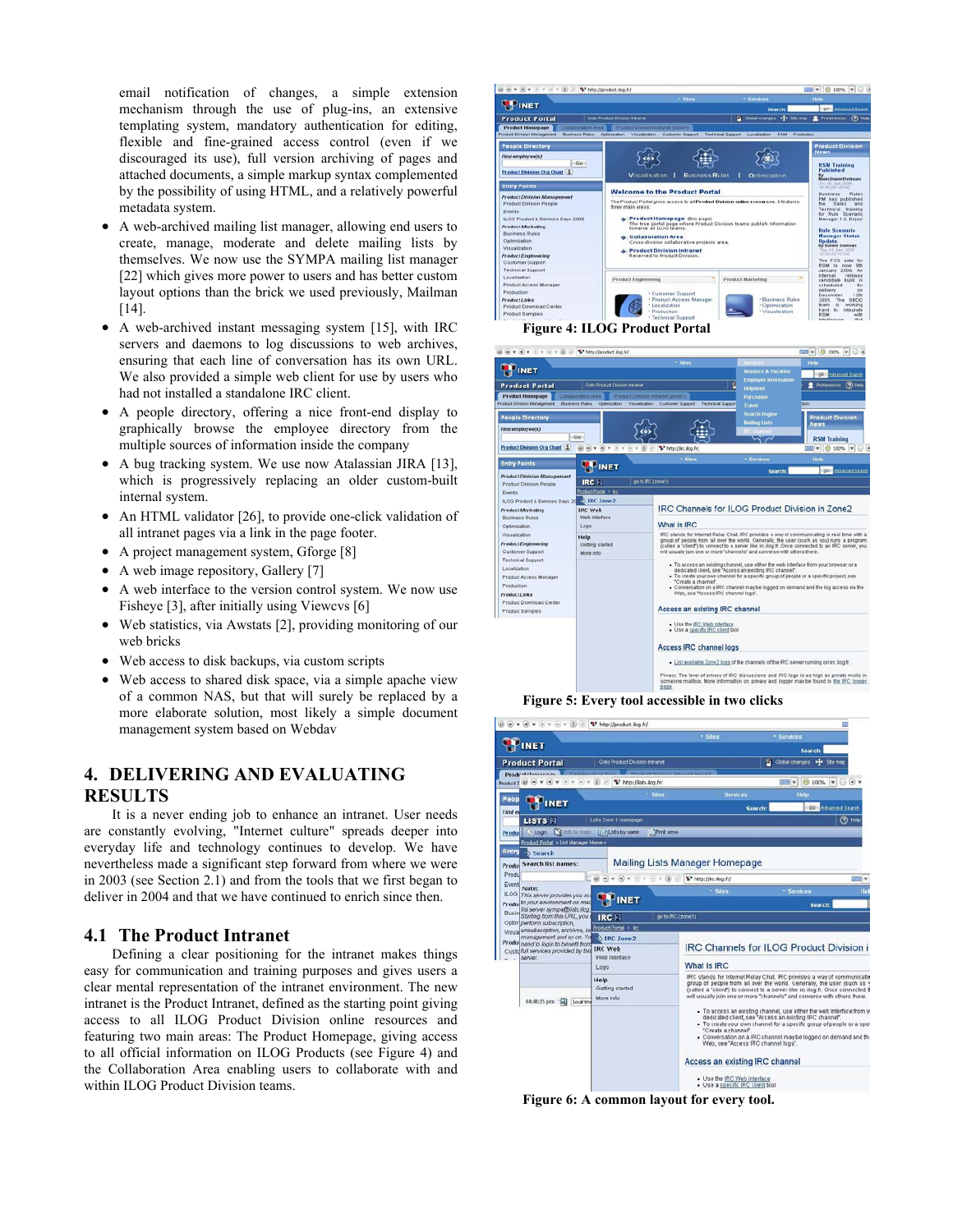This new intranet offers a rich set of features, from collaboration tools (wiki, sympa, irc) to resource finding applications (search engine, people directory) and more specific user applications. All tools are just two clicks away from any page (see Figure 5) and all have a common layout and look & feel (see Figure 6), thanks to the shared layout layer (see Section 3.2). All tools share the same way to authenticate users.

This intranet is operated and maintained by a team of 5 people who provide support and training and who also work to spread this intranet culture throughout ILOG.

The new intranet has been welcomed with great success by ILOG Product Division people. To validate this success at multiple levels, we perform usability tests led by a human factor specialist. We also carefully study the evolution of usage statistics for each of our functional bricks and we constantly solicit users for direct feedback.

### **4.2 Human Factor Tests**

A human factor engineer specialized in cognitive psychology joined the intranet team in the early phases of the project. The tests presented here focus on the "Layout" part of the intranet project and more specifically on its implementation for the wiki. This choice was made because the "Layout" is what the user first perceives from the intranet and because wiki, as the main collaboration tool on the intranet, requires a richer set of interactions with the user.

These tests cannot be performed by a developer or through surveys, because only a specialist can ensure that the relevant psychological clues are identified during experiments. These tests where conducted during the conception phase because at this stage it was still possible to validate some interface choices by testing prototypes (paper, screen) against ergonomic principles and to understand goals, abilities, and wishes of the users. Design could then be undertaken, with the benefit of knowing the frequency of user tasks and knowing the sequences of tasks that are required to achieve a goal.

The advantages of performing tests on functional prototypes include the possibility to anticipate and observe users in context, to perform measures on performance, efficiency, and satisfaction. In light of these observations, the project team was able to transform difficulties encountered by users into development issues.

The first round of tests consisted of using the "thinking aloud" method [9], where the people being tested share their thoughts verbally as they progress through the tasks they have to do. A series of tasks was defined to understand how the intranet is used. A set of users was then identified to perform these tests. Testing with just five users commonly enables you to identify 80% of usability problems [16]. During these tests, the person's was recorded, as well as the different actions performed on the site. The human factor specialist observed the way each user navigated the site, their habits, and the most frequently and least frequently used features.

A second round of tests consisted of asking selected users to draw the home page to identify the forgotten elements (invisible elements or elements that are not understood) and invented elements (needed elements). This method also evaluates whether the interface is easy to learn, which gives indications about its usability.

The result of all these tests is the ability to identify the strong and weak points of the layout. The main recommendations proposed were for us to more explicitly identify each functional part of the interface to make sure users could immediately understand the difference between each [20], and for us to simplify the page header. An interesting conclusion was the high level of awareness that users had of the work performed within the various groups and teams: people had ways to learn of their colleagues' activity, the group workspace and group processes are well identified.

However, the tests showed a general concern of users faced with great difficulties in trying to build a mental representation of the intranet, feel comfortable with it and trust the information they find there. The tests we conducted were more qualitative than quantitative, in order to define a future direction for research on the "Usable Intranet" [4] project, but it was difficult to use these tests to know if we objectively made progress in addressing the aforementioned concerns. We must now devise more quantitative tests to measure the progress that we hope to make in moving towards a more "Understandable Intranet".

# **4.3 Statistics**

Looking back at some figures from 2003, before the intranet project got underway, the audit result (see Section 2) shows that consultation of the intranet was constantly declining, that little or no maintenance was being done and that people were losing about 30 minutes of their time each day searching for information without finding it. People had no more confidence in the intranet.

Analysis of the publishing activity on the intranet between October 2004 and October 2005 reveals an average of 700 edits per work day, a total of 23,000 pages and 450 separate publishers (out of ILOG's 650 employees).

Analysis of reading activity over the same period reveals that two separate populations can be identified. The first group consists of engineers & scientists, people with a technical computing background and a R&D culture (population A). The second group consists of people with a sales or administrative background (population B).

If we observe statistically the way these two populations use the intranet, we see that population A visits the site daily (an average of 20 visits per month per visitor) while those people from population B visit the site perhaps once or twice a week (an average of six visits per month per visitor).

If we use time as reference, we observe that 100% of population A visited the intranet in 3 months and that the amount of visits per visitor is steadily increasing (from 14 visits per visitor in January 2005 to 23 in May 2005) and that the percentage of visitors from population B is slowly increasing (from 30% early 2005 to 60% end of 2005) with a constant volume of visits per visitor.

#### **5. ASSESSMENTS AND PERSPECTIVES**

In the 2.5 years since it was implemented, the intranet project has been successful within the scope of the ILOG Product Division. Half of team time during this period was spent implementing and maintaining functional intranet bricks and the other half of the time was spent providing services to help users become comfortable with their intranet and leverage its potential. This experience showed us that taking care of an intranet is not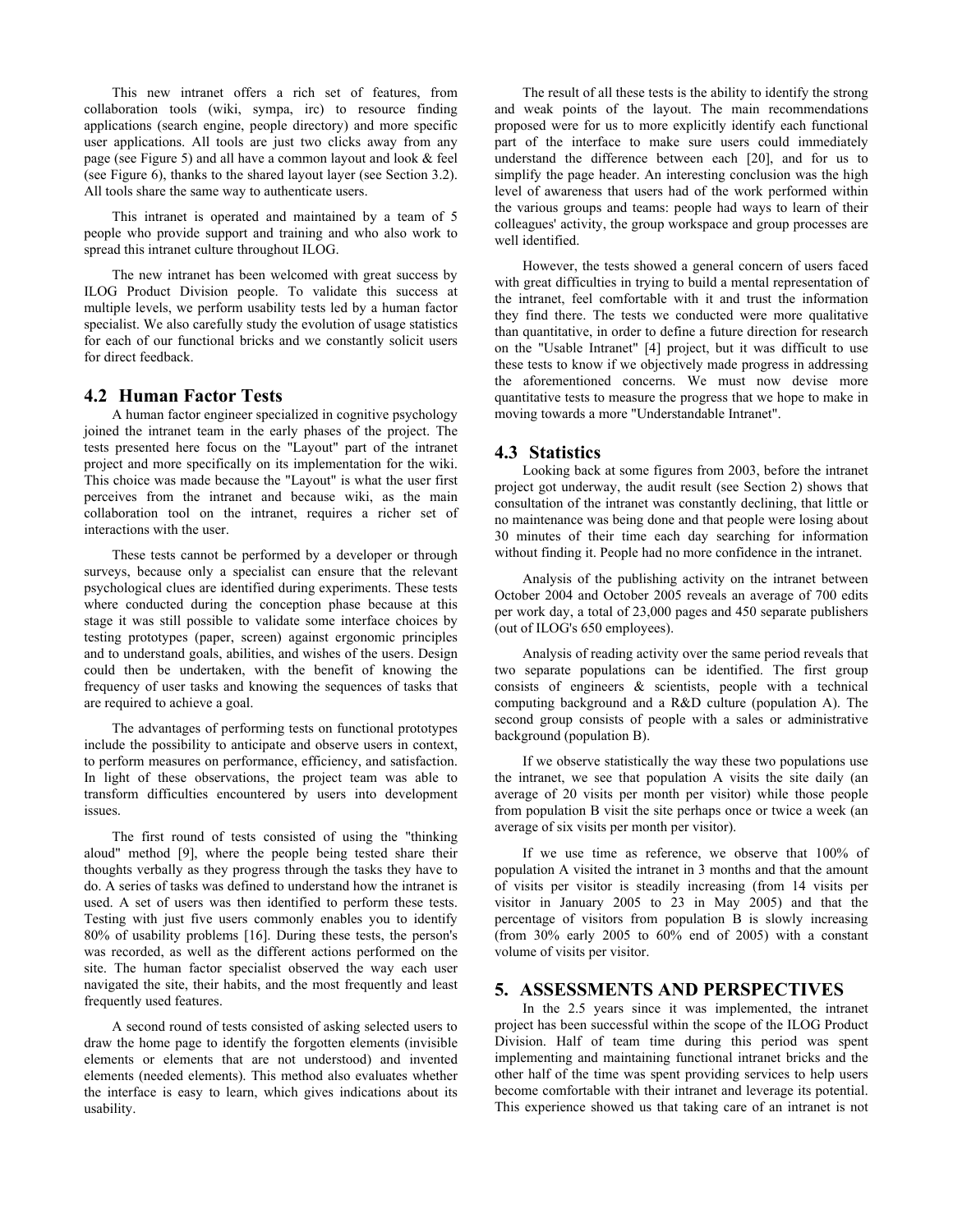just a matter of technical expertise but also of day-to-day human efforts.

Like a garden that needs constant attention, the success of a cooperative intranet, especially a wiki-based one, seems to rely on regular, consistent care to help users become comfortable and to grow and thrive within the online environment. Periodically, every month or so, the intranet team publishes a newsletter to inform users of the latest developments on the intranet, provide tips on how to use it, share success stories, and generally communicate the vision and Internet culture behind it.

Monthly events called 'Café demos' are also organized, where users are invited to share a coffee with the intranet team and find out more about new feature or tools recently introduced on the intranet. We provide demos and quick training sessions and can answer their questions and listen to their difficulties and successes with using the intranet. For instance, in the first months that followed the introduction of the wiki-based intranet, we saw a noticeable drop in usage when the main wiki "gardener", who monitored page changes on a daily basis and offered help when problems arose, was absent for more than a week. Later on, as the wiki "took root" within a wider user base, we could monitor it less closely.

Spreading the intranet vision at a technical level is also important. This is also one of the most difficult things to do. Two main factors helped us to achieve this goal: The first factor, oddly enough, turned out to be the important turnover within the intranet project team. While this was sometimes hard to manage with regards to project planning, it actually proved to be quite useful, as people leaving the team become "intranet ambassadors" and helped their new teams make better use of the intranet. The second factor was the success of wiki intranet use within the core intranet team itself and the constant efforts made to share Internet & intranet knowledge via the team irc channel, which other users were invited to join and share and participate in the conversation for a while. It provided us with a way to "show by example", so that people could observe how an actual community worked and used the intranet tools in practice, rather than us having to impose a particular interaction model.

As part of the larger ILOG intranet, the Product Division Intranet is based on our vision: it's an intranet like the Internet! But does it represent the ideal solution? We found that it was similar enough for those of us who had grown to rely heavily on the intranet search engine in the same way we relied on Google for finding things out on the Internet, for example, but we discovered that other people didn't use the Internet via Google so much, and that our vision of the Internet was not quite theirs. Some users therefore could not use "our" intranet as intuitively as we had expected. We thus realized that we needed to have a deeper understanding of the way people work and the way they use the intranet, and that we were not able to gain this knowledge ourselves. We therefore started research projects in collaboration with several academic and research institutes - the INRIA/ILOG/Nice University "Usable Intranet" project aims to examine the specific issues around the use of Internet/Web technologies on company intranets [4]. We should invest time in the future to collaborate more with academics on these subjects, to help us improve our knowledge of intranet usage.

Important issues raised during the "Usable Intranet" project proved to be the consequence of limiting the project to the ILOG Product Division. This limitation was a blessing at the beginning

because it was strongly sponsored by the division management and the user community shared a common culture with us. There was a common requirement for an intranet that could fulfill our important need to collaborate and publish product sources and documents. This population was always available to discuss their needs, test the prototypes and validate the choices. But this has now become a limiting factor for collaboration with other divisions, whose needs extend beyond these aspects. To get rid of this handicap and ensure intranet stability and coherence, we think we should enlarge the project mission to encompass all of ILOG. Spreading the project throughout ILOG will raise challenging issues, as we will need to address the needs of people from different backgrounds, who are not necessarily so familiar with identifying and expressing their own needs. The Product Division will probably remain the "intranet greenhouse" (to continue the gardening metaphor!), as new intranet needs tend to emerge first within that community. However, the intranet and the team in charge of it will have to cope with passing from highly technical to less technical users, perhaps by complementing the Internet-like organization with more traditional "intranet" features like business-specific portals, official glossaries... We hope to continue seeking guidance from observing the Internet evolution and collaborating with academia to help meet this challenge.

#### **6. ACKNOWLEDGMENTS**

Special thanks to ILOG Chief Product Officer, Jean-François Abramatic, for the project initiative.

All this work on the intranet could not have been achieved so professionally, so rapidly and in such a great atmosphere without every former and current members of the Product Intranet team, namely Sandra Belfils, Dominique Bertrand, Rachael Brooke, Jean Cadot, Sophie de Bonis, Nicolas Duboc, Gisele Eisenmann, Julien Gomez, Frederic Luddeni with their service-oriented way of working and their technical excellence! Special thanks to Colas Nahaboo, our intranet architect, who has shared with us his rich Internet culture. Thanks to Stuart Culshaw for his editing of this paper and correcting of our English!

We also want to thank others outside our own team, including the Production team namely Emmanuelle Passot, Meryanti Tjahyadi and our direct manager Eric Mazeran who, aside from the daily encouragements and support, turned out to be very useful as one of our first guinea pigs.

All our intranet users also deserve thanks for their availability, support and, last but not least, for their ever-evolving needs that continually present us with new challenges to explore.

# **7. REFERENCES**

- [1] AWStats Free log file analyzer for advanced statistics http://awstats.sourceforge.net
- [2] Cenqua FishEye Source Perspective http://www.cenqua.com/fisheye/
- [3] Cheetah The Python-Powered Template Engine http://www.cheetahtemplate.org
- [4] De Bonis S. Report on INRIA "Usable Intranet" action. Internal document available on request to this paper authors.
- [5] Debian Reference: Basics of the Debian distributions http://www.us.debian.org/doc/manuals/reference/chpreface.en.html#s1.5